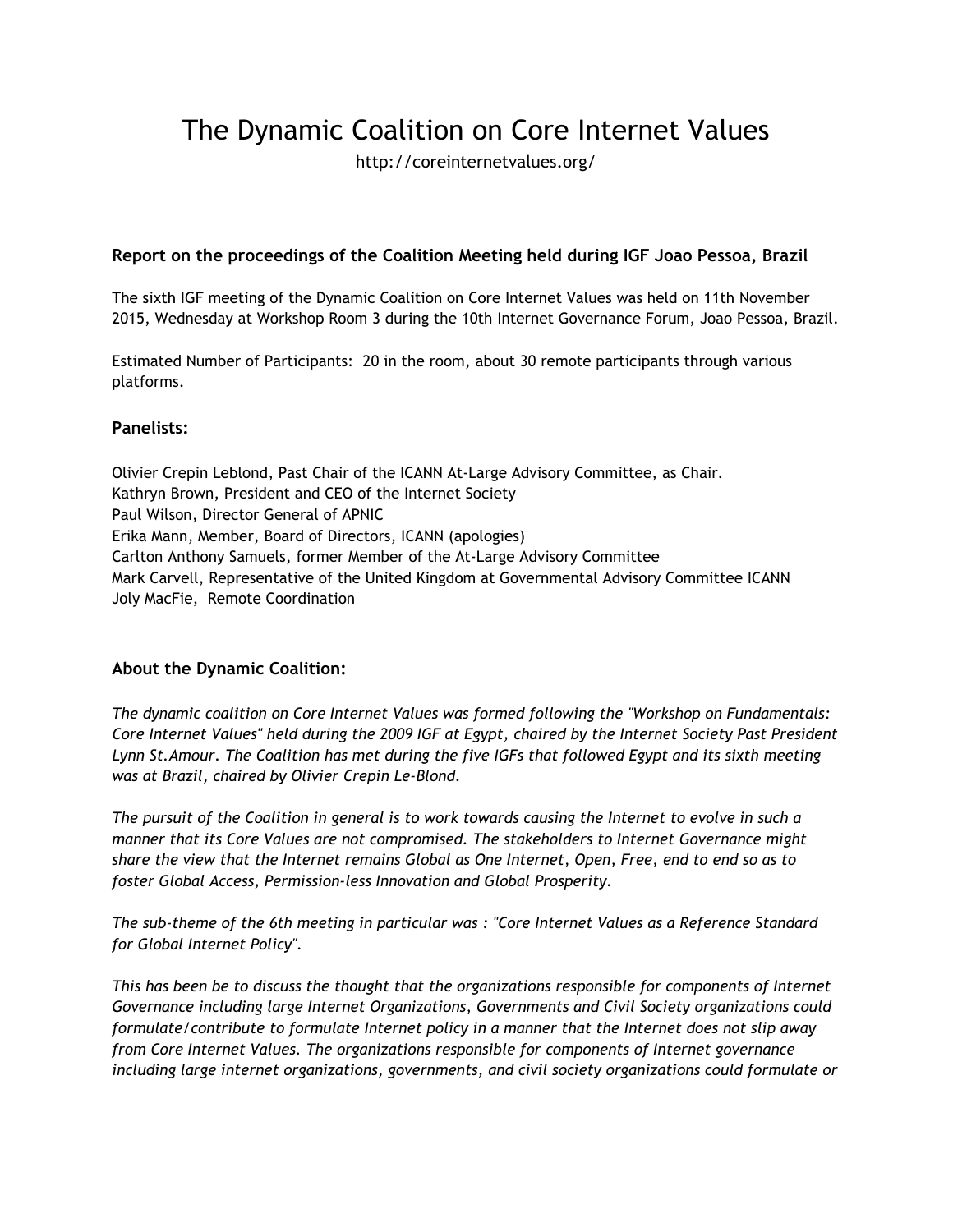*contribute to formulate Internet policy in a manner that the Internet does not slip away from core internet values.*

## **Main Messages/ Deliberations from the meeting at Joao Pessoa, Brazil**

- The Core Internet Values Coalition is engaged in a discussion on the set of values that are primarily technical in scope, but extend to the societal sphere as Social Values, though not extending the scope of discussions as far as freedom of speech or Human Rights.
- The technical values result in a larger sociological benefits. The architectural values of the Internet including openness and interoperability result in the Internet being a global network of networks [that connects people globally].
- On the notion of Core Internet Values, there are two points of view: One view is that there are values that the Internet ought to not slip away from, hence unlaterable. The other view is that some changes are inevitable on some of the values, for example, compromises to the end to end principle were made when NAT was widely adopted.
- Network Address Translation (NAT), for instance, or various types of network filtering in a way overwrite the end-to-end principle, but with the introduction of the new IPv6 protocols, this compromise would be unnecessary.
- The RIR policies have always had an absolute concern with the routability of addresses that are allocated. It would be possible to manage or mismanage addresses to the extent that a small number or a large number became unroutable in parts of the Internet or globally. Transition to IPv6 could ensure that every point on the Internet reachable.
- The global nature of the Internet is dependent upon and linked to policy choices.
- Internet is a network of networks that are interoperable and that there are agreements between these networks for the transit of bits that are distributed across the network and identified by unique identifiers in very, very different ways than traditional telecommunications networks that regulators grew up with; it is a very different architecture which requires a different kind of understanding of how one builds on it
- Some governments find adjusting to this New World of a single globally interoperable communication medium so difficult - they wish to exert some sort of sovereign control over Internet activity and the ability of their citizens to access the Internet
- Some other governments are known not be particularly conducive to defend those core principles. And then yet others have been very positively vocal about preserving Core Internet Values.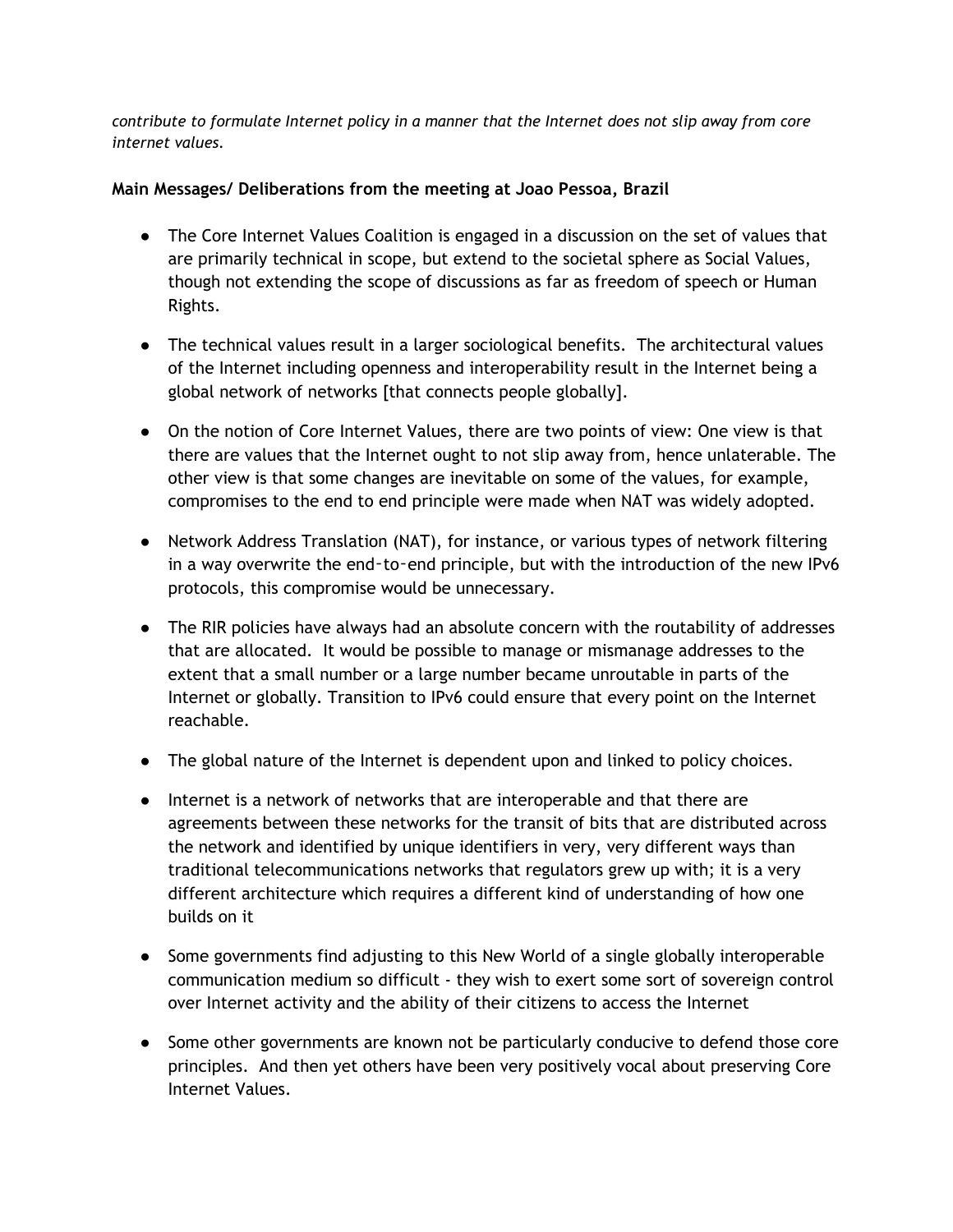- Most governments would consider a wholly governmental approach to certain issues to be inappropriate, as it would lead to fundamental mistakes. It would be a slow process if Governments do not take account of the need to engage with the technical community and other constituencies in the Internet ecosystem
- UK Government had to reassess its approach to Internet Policy and its responses, given that the Internet is essentially borderless and the classic government approach to define within its country laws and rules that would apply, that approach will simply not work.
- Security is one of the major concerns of Governments. Internet Society has developed and recommends an approach called [collaborative](http://www.internetsociety.org/collaborativesecurity) security ( <http://goo.gl/7wsB9b> **)**to understand the problem areas, and identify the problems to be solved. And then to bring the legitimate stakeholders and experts to the table to solve it.
- Many governments are recognizing this, and they are instituting changes to the way in which they do develop their policy responses to threats. It involves a lot of coordination now across administrations that never used to happen.
- Business on the Internet is very different, because of the nature of the global reach and distributed nature of the Internet itself which enables the business to get anywhere, from anywhere, to many. Many businesses find it actually an exciting new way to think about business, but some have been very threatened by it.
- For example, the old style telecoms conglomerates viewed the Internet and voice over IP as the biggest threat to threat to their businesses. The revenues of telecommunication companies declined on account of voice services. At the same time, connectivity and bandwidth became new services. The revenue models have changed, and they [are still slow] to adapt to the opportunities for Telcos for innovation and for expansion of economic and social activity.
- They see threats to their livelihood and so they think they should intervene. Increasingly they are trying to get governments to use their role as policy maker. Governments are not to make that decision by themselves alone.
- The Coalition fully supports permissionless innovation, the user doesn't need to ask anyone for a license before creating an application on the Internet.
- The threats of fragmentation are still very much present. On a National level, fragmentation is about different Internet islands that are separated with ["moats](http://www.internetsociety.org/internet/how-it%E2%80%99s-evolving/future-scenarios/moats-and-drawbridges-scenario) and [drawbridges"](http://www.internetsociety.org/internet/how-it%E2%80%99s-evolving/future-scenarios/moats-and-drawbridges-scenario) ( <http://goo.gl/hQeDHG> )
- The threat is also from artificial borders raised by walled gardens and the zero-rating services.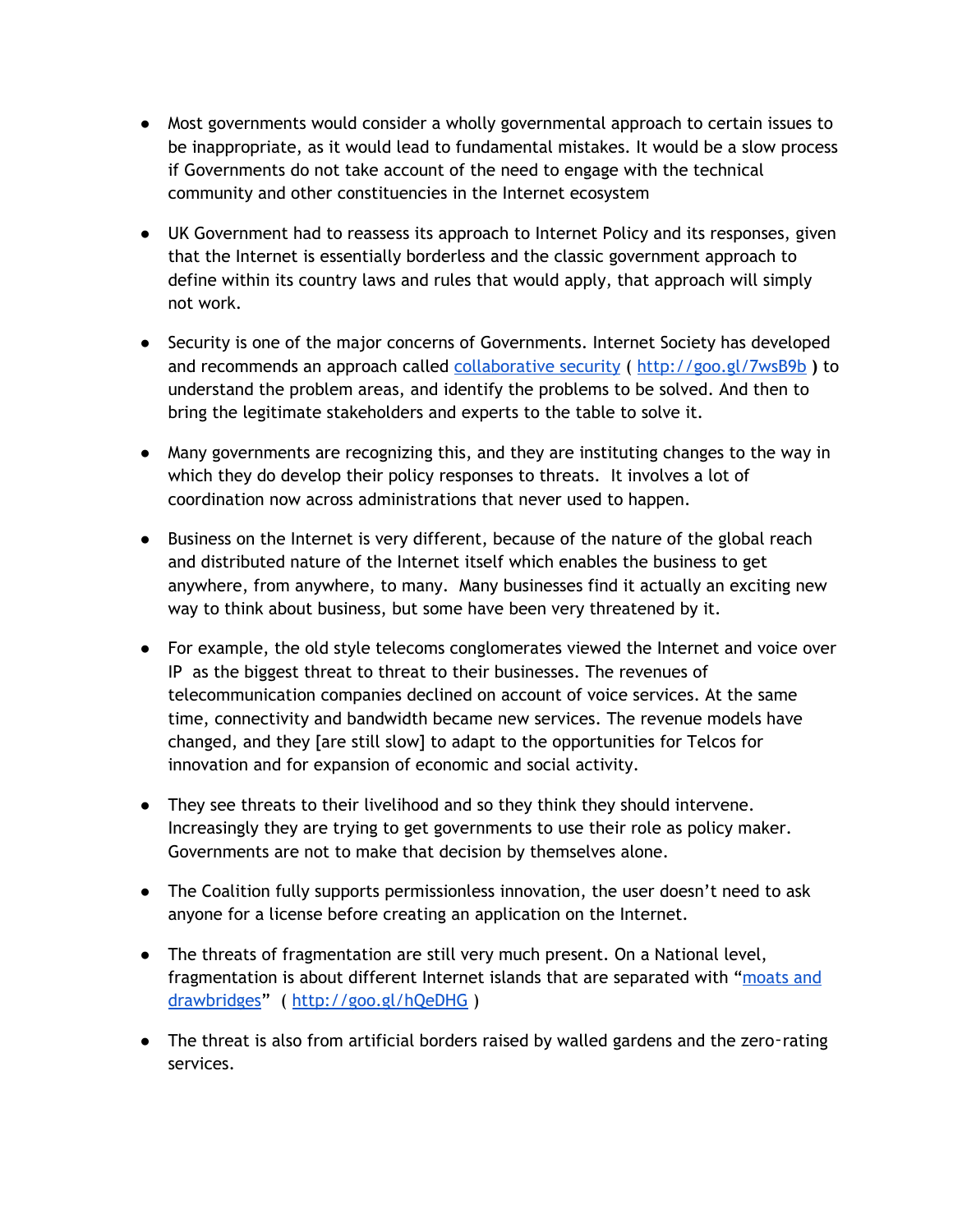- Zero-rating service is an application of the Internet. It's clearly an Internet service, an application, could be a step that enables access and enables connectivity. The application is not the Internet.
- An alternate point of view is that any service that enables a user to get online then reduces the cost to get online is useful. One needs to be adamantly clear that such a service is not to be advertised as "the Internet", nor lock in a user so the user cannot go anywhere [else]. In other words, there must be a path to graduation from the service offered.
- Advertisements and even spam are content, any regulation would require that the content be inspected first. But, content regulation is a very slippery slope.

## **Questions and Answers**

• The idea of a borderless nature of the Internet is something which has been quite difficult for some countries to grasp and for some stakeholders to grasp. Content providers and the Entertainment industry were used to a market over which were very much in control. *Are we looking at a radical change of the overall nature of business and nature of the way one has to look at the Internet issues and intellectual property in the way that countries regulate services?*

> Business on the Internet is very different, because of the nature of the global reach and distributed nature of the Internet itself, which enables the business to get anywhere, from anywhere, to many. Many businesses find it actually an exciting new way to think about business, but some have been very threatened by it.

*● What are the dangers of not receiving multi stakeholder inputs for government*‑*led set of decisions?*

> The risk is of adopting wholly contradictory approach to the Internet, one that impairs the development of it in a truly innovative, user-centric way that reflects what citizens want from it and also what governments can actually get out of the Internet themselves

*● Would the Internet Society consider inspiring its organisational members to articulate and commit to core Internet values and inspire them to consider formulating their business policy in a manner that the core Internet values are respected?*

> That is what Internet Society's conversation [has always been] about with its members, chapters and organizational members.

*● Are these values actually enforceable?*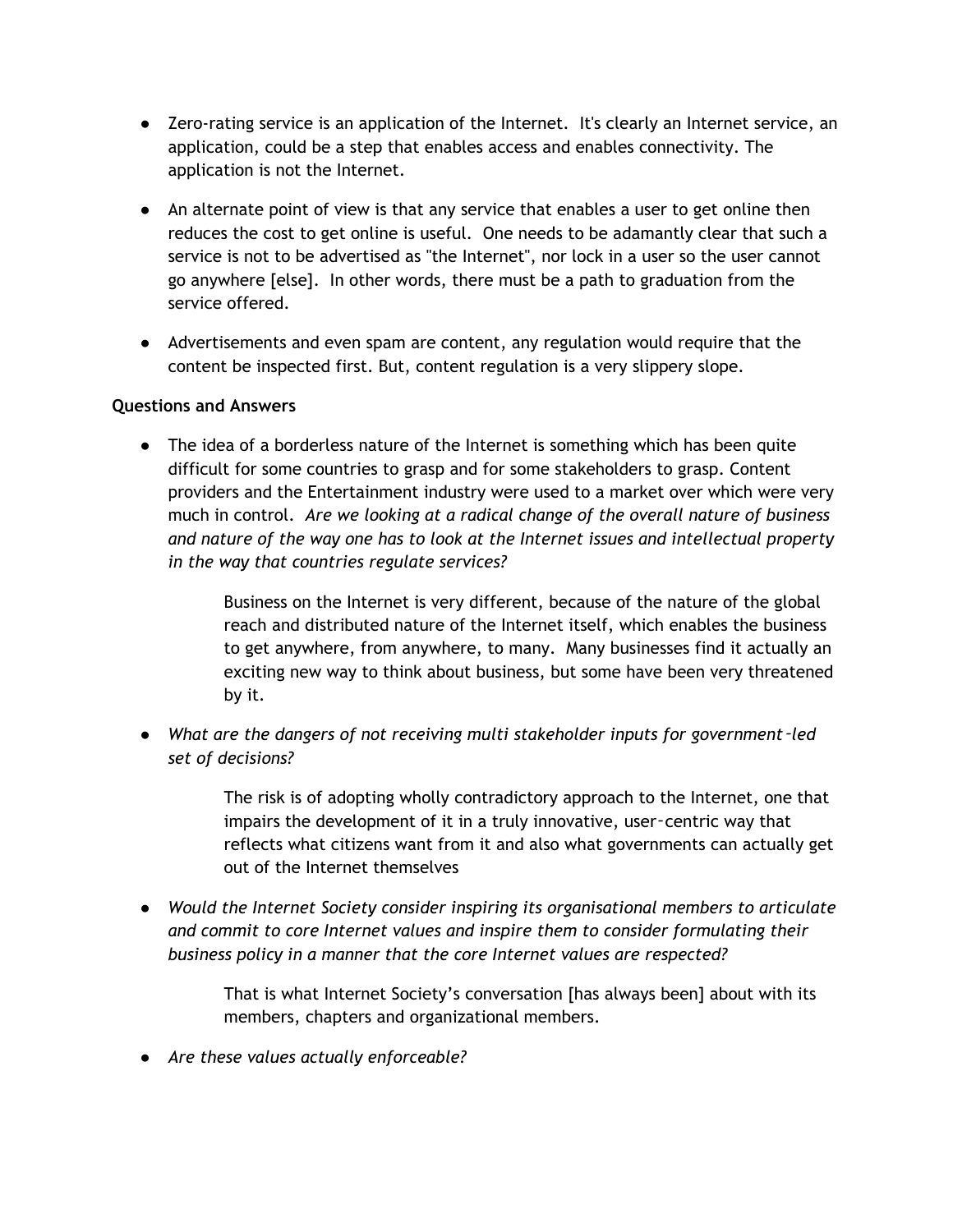The Core Internet Values as articulated are not "enforceable" We could stand for a set of values in principle that is meaningful and real. It is the permissionless, liberal and permissive approach that we want to take rather than one of requiring compliance and sanctions.

● *Would governments be interested or agree to be signatories for adhering to core values?*

> Such a process would be very difficult to manage. It would be a complex and lengthy process of negotiation [that would be immensely difficult]. It is useful to define and articulate core values which should inform government policy making. Those elements that are defined here are recognized by most governments as essential determinants for maximizing the social and economic benefits of Internet technologies and applications, using a wholly neutral Internet infrastructure. These values could be considered aspirational values.

*● As earlier users of the Internet and first participants of the Internet revolution, Europe and USA have a deeper understanding of the core Internet values and about the multistakeholder process. As governments who respect these Values, what work is being done by the UK and European governments and the United States multilaterally to disseminate the merits of the multistakeholder process of Internet Governance and Core Internet Values, on a ministerial or even at higher level?*

> In ICANN, we engage with the community alongside many other governments. We are all advocating how the multistakeholder model, as demonstrated by ICANN, can evolve and improve and build on success. We do this multilaterally with other governments at ministerial level and at official level, to discuss how we can advance the multistakeholder model, ensure that governments have the capacity to engage effectively. Also, there's a lot of dialogue going on, at official level, at international level. We have a European group on Internet Governance where the officials meet from all the Member States of the EU.

## **Observations/Comments of a recommendatory nature from the deliberations of the Dynamic Coalition on Core Internet Values meeting during IGF Joao Pessoa, Brazil:**

The coalition could articulate the values, identifying values that are not yet enumerated.

Core Internet Values could be considered aspirational values and could inform government policy making. The values articulated (and to be articulated) could be [acknowledged] / recognized by governments as essential determinants for maximizing the social and economic benefits of a Global, neutral and Open Internet.